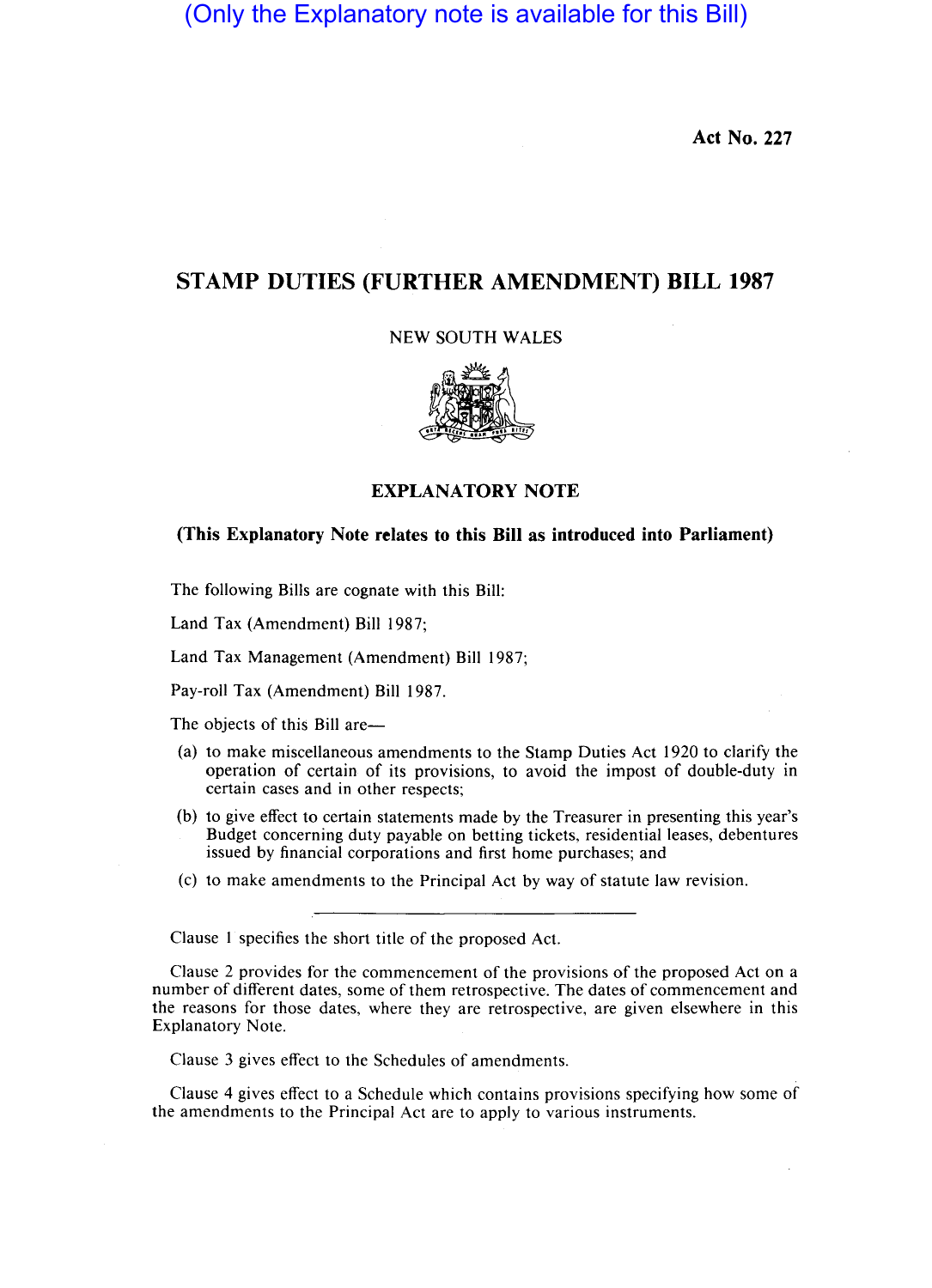## *Stamp Duties (Further Amendment) 1987*

#### SCHEDULE 1-MISCELLANEOUS AMENDMENTS

Schedule I (I) increases the penalty for an offence under section 21 (Penalty for not fully setting forth facts) of the Principal Act from \$100 to 50 penalty units in the case of a corporation and 20 penalty units in any other case. Under section 56 of the Interpretation Act 1987, the value of a penalty unit is currently  $$100$ . This amendment commences 28 days after the date of assent to the proposed Act.

Schedule I (2) amends section 25 (Terms on which instruments may be stamped after execution) of the Principal Act to clarify the operation of that section in relation to the interim stamping of instruments. The amendment makes it clear that fines for late payment become payable, not after 2 months have expired from the date of interim stamping, but after 2 months have expired from the date the correct amount of duty has been assessed.

Schedule I (3) makes amendments to section **41** (Agreements for sale or conveyance to be chargeable as conveyances etc.) of the Principal Act.

Schedule 1 (3) (a) provides that an application for a refund of duty paid on an agreement which is rescinded or annulled is to be made in a form approved by the Chief Commissioner rather than in a form prescribed by regulations under the Principal Act.

Schedule I (3) (b) provides for a deduction of \$25 to be made from any such refund to cover the administrative costs of processing the application.

Schedule I (3) (c) enables a refund of duty to be made in respect of a duly stamped agreement if, under section 66M of the Conveyancing Act 1919, the consideration expressed in the agreement is reduced or the purchaser recovers an amount from the vendor as a debt.

Schedule 1 (3) (d) removes a provision which is spent.

Schedule 1 (4) amends section 45A (Bookmakers to issue betting tickets etc.) of the Principal Act to remove the stamp duty on betting tickets issued for bets made with bookmakers on or after 1 January 1988.

Schedule 1 (5) substitutes section 46A (Cheque defined) of the Principal Act to bring the definition of "cheque" in the Principal Act into conformity with the recently enacted Cheques and Payment Orders Act 1986 of the Commonwealth.

Schedule 1 (6) amends section 66E (Conveyance between married couple) of the Principal Act to provide that the exemption from duty for a transfer of the principal place of residence between married or de facto spouses be extended so as to enable a refund of duty on a transfer of vacant land where the principal place of residence of the spouses is built on the land after the transfer.

Schedule 1 (7) amends section 74cB (Certain instruments exempt from duty) of the Principal Act to provide that the exemption from duty for a transfer of property between married or de facto spouses on the breakdown of the marriage or de facto relationship be extended to include transfers of property to the children of the spouses or of either of them. The amendment also provides that a deed under section 87 of the Family Law Act 1975 of the Commonwealth approved by the Family Law Court will be exempt from duty notwithstanding that the marriage of the parties to the deed has not been dissolved or annulled.

71021-23527-23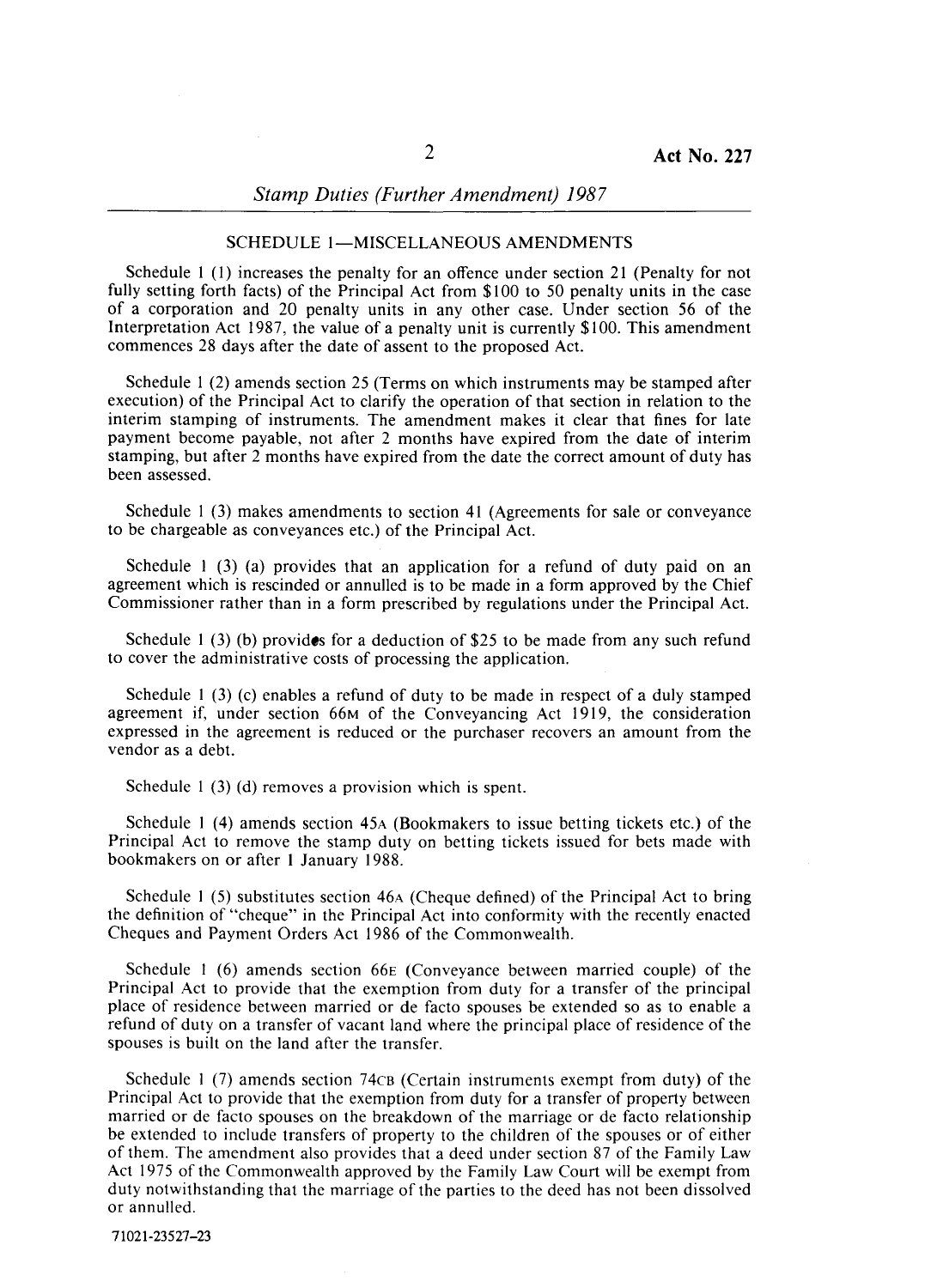Schedule 1 (8) inserts proposed section 74H (Exemption from duty) into the Principal Act. The proposed section is to remove a double duty impost by exempting from hiring arrangement duty the hire income generated by goods in respect of which the owner has paid conveyance duty on their purchase. The proposed section is deemed to have commenced on 10 August 1987, the date on which the Minister for Finance approved of the Principal Act being administered on the basis that the exemption would apply.

Schedule 1 (9) substitutes section 78 $F$  (Exemption from duty--residential leases) of the Principal Act to exempt from duty rent under certain residential leases in so far as the rent relates to premises or a part of premises used, or intended to be used, exclusively as a place of residence. The substituted section is deemed to have commenced on 23 September 1987 in accordance with the statement made by the Treasurer in presenting this year's Budget.

Schedule 1 (10) amends section 84B (Collateral security) of the Principal Act to remove a minor ambiguity.

Schedule I (11) amends section 84EA (Re-issue of certificates of debentures not liable to duty) of the Principal Act to make a minor amendment consequent on the amendments made by the Stamp Duties (Further Amendment) Act 1986 concerning loan securities.

Schedule 1 (12) inserts proposed section 84EC (Exemption of certain debentures and related instruments from duty) into the Principal Act. The purpose of the proposed section is to remove a double tax anomaly applying to finance corporations which provide finance to the public by abolishing loan security duty on debentures issued by those corporations. The proposed section is deemed to have commenced on 23 September 1987 in accordance with the statement made by the Treasurer in presenting this year's Budget.

Schedule I (13) amends section 84G (Duty on motor vehicle certificates of registration) of the Principal Act.

Schedule 1 (13) (a) removes a double duty impost by exempting from duty a transfer of a motor vehicle certificate of registration if ad valorem duty at conveyance rates has been paid in connection with the acquisition of the motor vehicle. The amendment is deemed to have commenced on 10 August 1987, the date on which the Minister for Finance approved of the Principal Act being administered on the basis that the exemption would apply.

Schedule I (13) (b) clarifies the circumstances in which a motor vehicle certificate of registration issued to a motor dealer is exempt from duty by limiting the exemption (in addition to the existing limitations) to motor vehicles which have previously been registered in New South Wales or elsewhere in Australia.

Schedule 1 (14) inserts proposed section 87A (Exemption from duty-property etc. outside New South Wales) into the Principal Act. The proposed section removes a double duty impost in relation to policies of insurance by exempting policies from duty to the extent to which they apply to property and risks outside New South Wales. The proposed section is deemed to have commenced on 24 June 1987, the date on which the Minister for Finance approved of the Principal Act being administered on the basis that the exemption would apply.

Schedule I (15) amends section 124 (Objections and appeals) of the Principal Act to remove minor inconsistencies in the objection and appeals provisions and to provide a right of appeal against a refusal to allow a refund.

Schedule I (16) makes various amendments to the Second Schedule to the Principal Act.